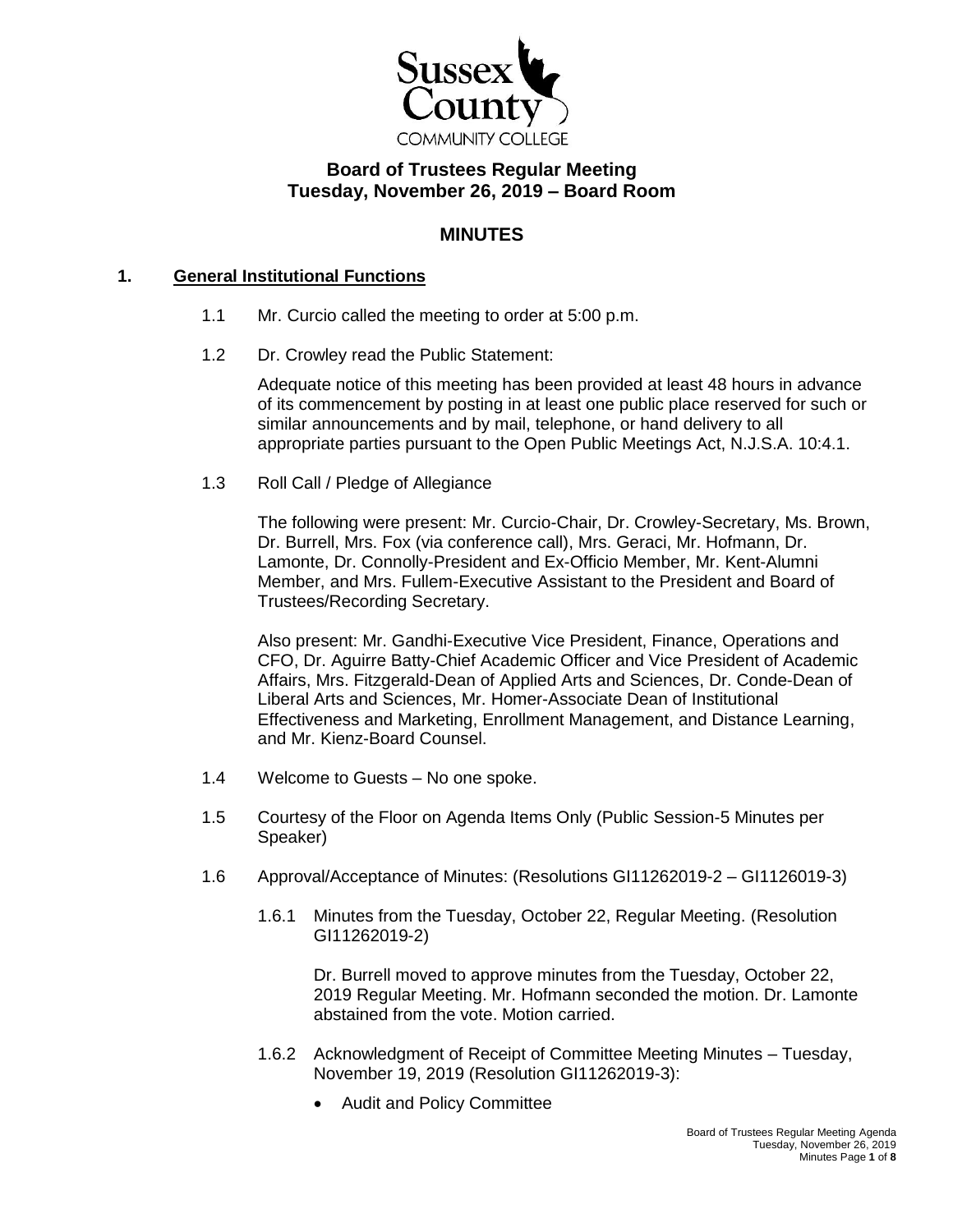- Personnel and Curriculum Committee
- Finance and Facilities Committee

Dr. Burrell moved to acknowledge receipt of committee meeting minutes as noted above. Mr. Hofmann seconded the motion. Motion carried unanimously.

- 1.7 Committee Chair Reports
	- Audit and Policy Committee Chair

Dr. Crowley noted that the committee met on Tuesday, November19, 2019. The committee reviewed:

- o Rescinding policy no. 200.2 Nepotism (4/23/13). It is being replaced with policy no. 200.2 Nepotism.
- o Policy No. 301.3 Awarding a Posthumous Degree.
- o Rescinding policy no. 500.10 Administrative Procedures in the Event of a Death of a Student (3/24/14). It is being replaced with policy no. 500.3 In the Event of a Death of a Student.
- o Rescinding policy no. 500.23 Unemployed Persons Program Tuition Waiver Policy (UPP) (3/24/15). It will be rewritten as a formalized practice.
- o Policy no. 503.2 Nepotism in the Classroom. This is a new policy.

The committee also:

- o Discussed policy no. 102.3 Technology Access, Use, and Data Security.
- o Received a presentation and had discussion about the start of a football team at SCCC.
- o Reviewed the Purchases Over \$10,000 Report.
- o Received an updated Incident Log.
- Personnel and Curriculum Committee Chair

Mr. Hofmann noted that the committee met on Tuesday, November 19, 2019. The committee:

- o Received a presentation about and discussed a football team at SCCC.
- o Reviewed monthly personnel actions including: F/T and P/T New hires, retirements, open positions, and stipends.
- o Reviewed State of New Jersey Residency Exemption Report NJ First Act (P.L. 2011, c. 70).
- o Reviewed the 2020-2021 Administrative Calendar.
- o Reviewed a new Technical Studies Option: Electrical Lineman Program.
- o Reviewed the 2020 2021 Academic Calendar.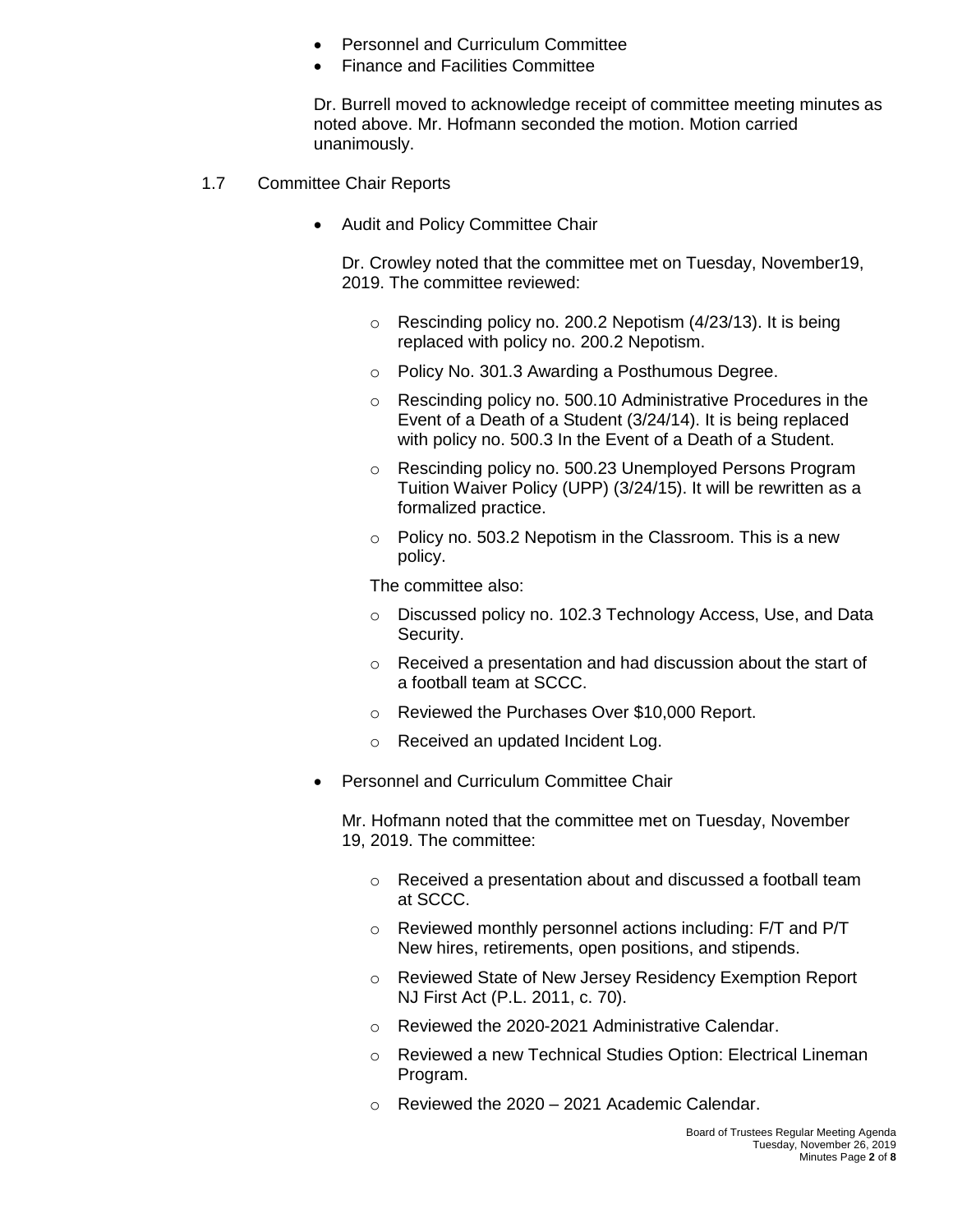- o Reviewed the monthly Purchases Over \$10,000 Report.
- o Received an updated Incident Log.
- Finance and Facilities Committee Chair

Mr. Gandhi reported on behalf of the Finance and Facilities Committee. He noted that the committee met on Tuesday, November 19, 2019, and reviewed the following financial items:

- o Financial Statements October 31, 2019 Four Months YTD FYE June 30, 2020.
- o Request for an interim blanket purchase order for CenturyLink Government and Education Solutions phone service.

One Month (November) at Current Rate - \$4,000 (includes long distance and other charges)

Seven Months at \$2,600 per Month to Cover the Remainder of Our 19/20 Fiscal Year -  $7 \times $2.600 =$ \$18,200 (33 lines removed)

Total Requested = \$22,200 to Cover Remainder of FY20 Phone Bills

o October 2019 Purchases Over \$10,000

The committee reviewed the following facilities items:

- o Quote from Business Environments LLC in the amount of \$43,927.40 for the purchase of Allsteel Task Chairs to replace worn and broken chairs in Building B computer classrooms. Total of 140 student chairs and 6 teacher chairs for rooms B105, B107, B304, B305, B315, and B316. Funded by Chapter 12.
- o Building A classroom, makerspace, lecture hall, conference rooms, and common area furniture in the amount of \$185,627.62 from the following companies. Funded by Go Bond.

W.B. Mason – Makerspace and Classroom Furniture \$106,419.06 BE Furniture – Classroom and Lounge Seating 69,447.05 CMF Business Supplies – Makerspace Stools 4,972.38  $KI - Media Table$  4,789.13 Total: \$ 185,627,62

- o A large format 3D printer for the new makerspace in building A in the amount of \$24,900 from LDI Color ToolBox. Funded by Perkins Grant 2020.
- o Horizontal and vertical band saws for the new makerspace in building A from DGI supply - A DoALL company in the amount of \$24,045. Funded by Perkins 2020.
- o Trotec Laser, Inc. quote in the amount of \$20,400 for the purchase of CO2 cutting laser for the new makerspace for students to learn engraving and cutting using different materials. Funded by Perkins 2020.
- o Updated Emergency Operations Plan and Procedures.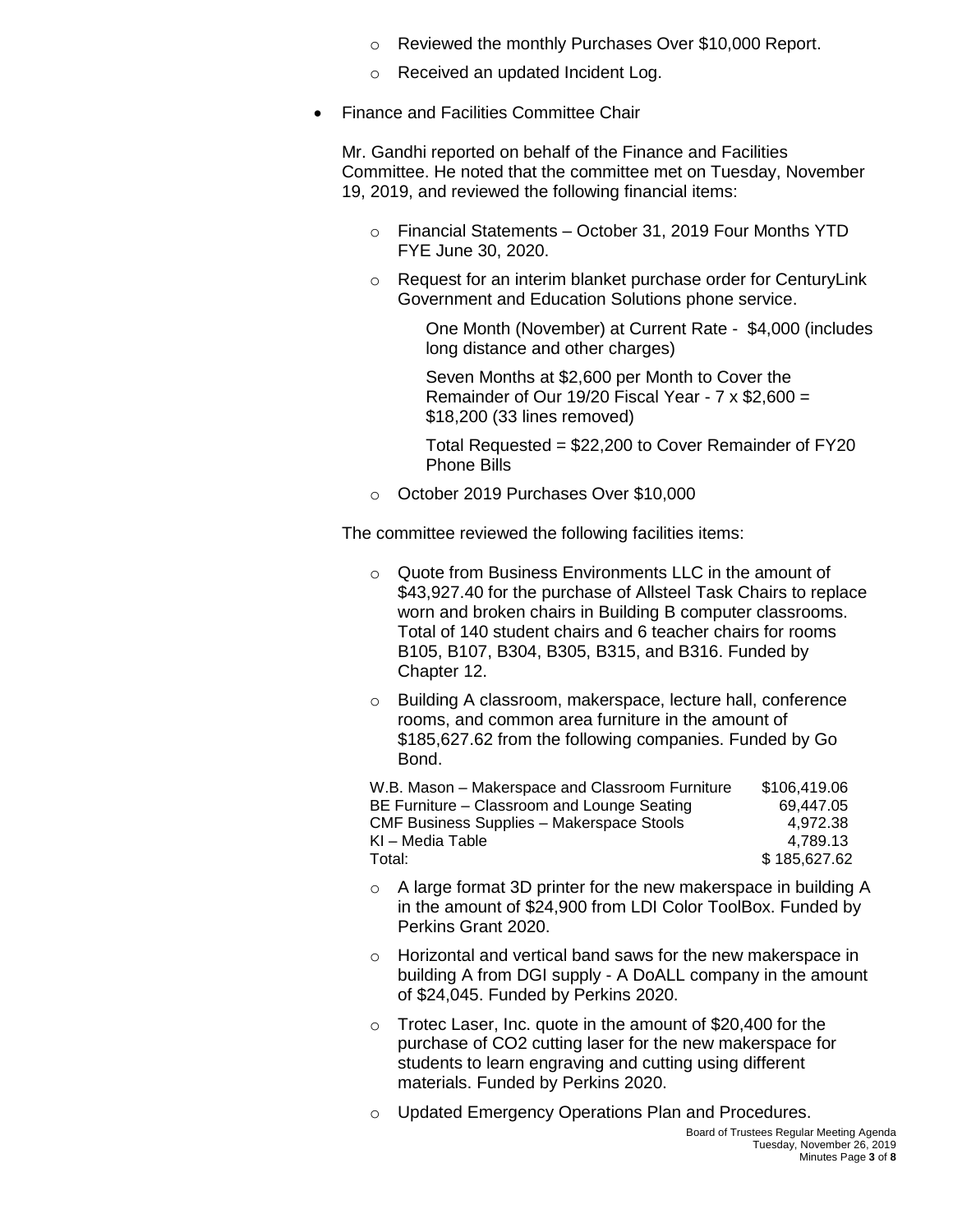The committee also:

- o Received an update regarding security. Highlights included Access control project will go live in January, Public address system is working well, and Security operations are moving from current location to the D-building. The current area will become a true welcome center.
- o Received an updated Incident Log for October 2019.

### **2. Consent Agenda – ACTION/RC**

The President recommended items 2.1 - 2.5 for Board approval, as brought forth after discussion and review by Board Committees:

Dr. Burrell moved to approve items on the Consent Agenda. Mr. Hofmann seconded the motion.

Roll call vote: Ms. Brown, Dr. Burrell, Dr. Crowley, Mrs. Fox, Mrs. Geraci, Mr. Hofmann, Dr. Lamonte, and Mr. Curcio voted yes. Motion carried unanimously.

- 2.1 Approval of Personnel Actions (Resolution P11262019-1 P11262019-3)
	- 2.1.1 Monthly Personnel Actions: New Full-Time and Part-Time Hires, Retirements, Open Positions, and Stipends.
	- 2.1.2 Approval of the State of New Jersey Residency Exemption Report NJ First Act (P.L. 2011, c. 70).
	- 2.1.3 Approval of the 2020-2021 Administrative Calendar.
- 2.2 Approval of Curriculum Items (Resolutions CI11262019-1 CI11262019-2)
	- 2.2.1 Approval of new Technical Studies Option: Electrical Lineman.
	- 2.2.2 Approval of the 2020-2021 Academic Calendar.
- 2.3 Approval of Policy Items (Resolutions AP11262019-1 AP11262019-5)
	- 2.3.1 Rescind the Following Policies:
		- 200.2 Nepotism (4/23/13)
		- 500.10 Administrative Procedures in the Event of a Death of a Student (3/24/14)
		- 500.23 Unemployed Persons Program Tuition Waiver Policy (UPP) (3/24/15)
	- 2.3.2 Approve the Following Policies:

200.2 Nepotism 301.3 Awarding of Posthumous Degree 500.3 In the Event of a Death of a Student 503.2 Nepotism in the Classroom

- 2.4 Approval of Finance Items (Resolutions BFF11262019-1 BFF11262019-2)
	- 2.4.1 Request for an Interim Blanket Purchase Order for CenturyLink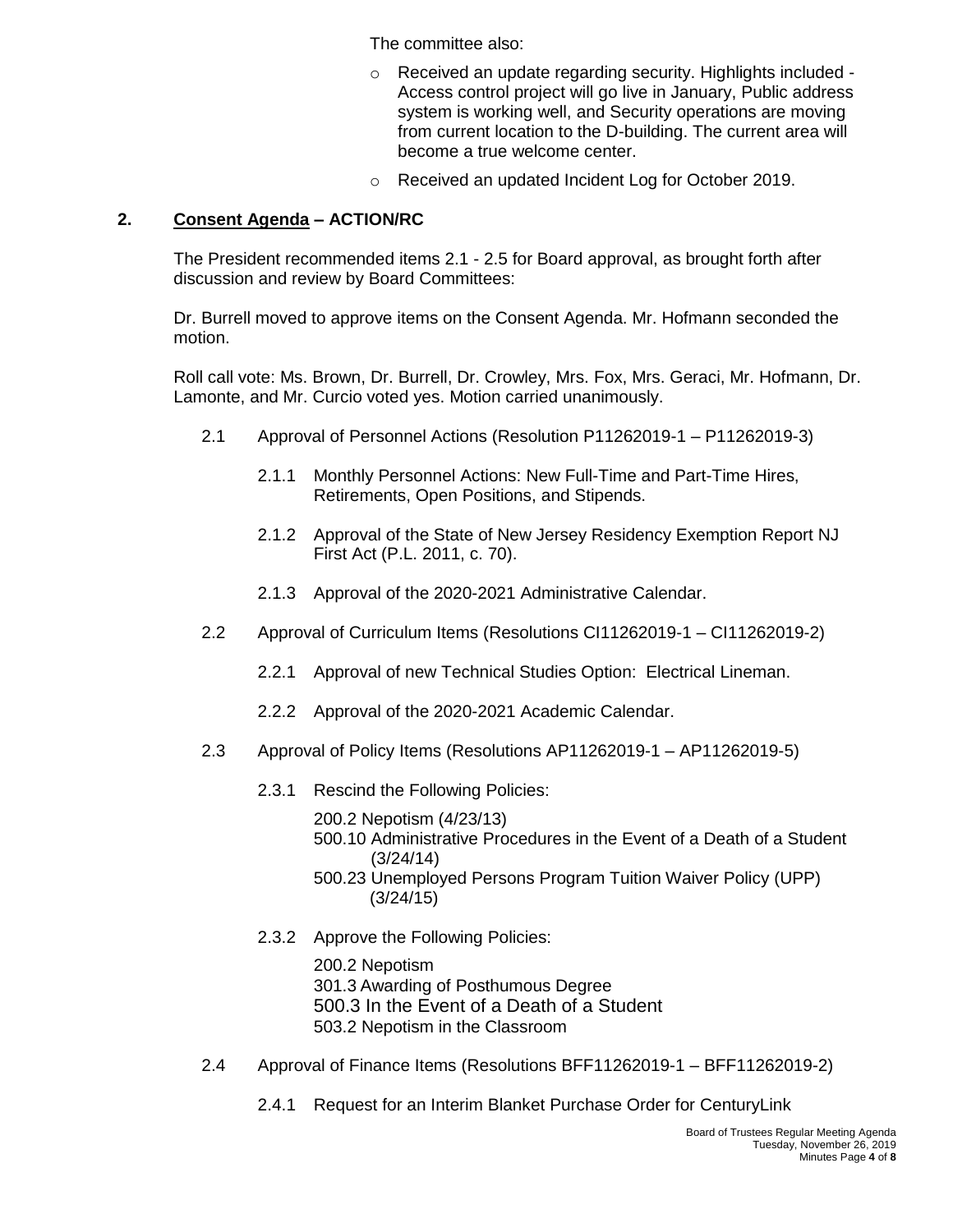Government and Education Solutions Phone Service in the Amount of \$22,200 Needed to Cover Phone Bill. (BFF11262019-1)

One Month (November) at Current Rate: \$4,000 (includes long distance and other charges)

Seven Months at \$2,600 per Month to Cover the Remainder of Our 19/20 Fiscal Year:  $7 \times $2,600 = $18,200$  (33 lines removed)

Total Requested = \$22,200 to Cover Remainder of FY20 Phone Bills.

- 2.4.2 October 2019 Purchases Over \$10,000 Report. (BFF11262019-2)
- 2.5 Approval of Facility Items (Resolutions BFF11262019-3 BFF11262019-8)
	- 2.5.1 Quote from Business Environments LLC in the Amount of \$43,927.40 for the Purchase of Allsteel Task Chairs to Replace Worn and Broken Chairs in Building B Computer Classrooms. Total of 140 Student Chairs and 6 Teacher Chairs for Rooms B105, B107, B304, B305, B315, and B316. Funded by Chapter 12. (BFF11262019-3)
	- 2.5.2 Building A Classroom, Makerspace, Lecture Hall, Conference Rooms, and Common Area Furniture in the Amount of \$185,627.62 from the Following Companies. Funded by Go Bond. (BFF11262019-4)

| W.B. Mason - Makerspace and Classroom Furniture  | \$106,419.06 |
|--------------------------------------------------|--------------|
| BE Furniture – Classroom and Lounge Seating      | 69,447.05    |
| <b>CMF Business Supplies - Makerspace Stools</b> | 4,972.38     |
| KI - Media Table                                 | 4,789.13     |
| Total:                                           | \$185,627.62 |

- 2.5.3 A Large Format 3D Printer for the New Makerspace in Building A in the Amount of \$24,900 from LDI Color ToolBox. Funded by Perkins Grant 2020. (BFF11262019-5)
- 2.5.4 Horizontal and Vertical Band Saws for the New Makerspace in Building A from DGI Supply - A DoALL Company in the Amount of \$24,045. Funded by Perkins 2020. (BFF11262019-6)
- 2.5.5 Trotec Laser, Inc. Quote in the Amount of \$20,400 for the Purchase of CO2 Cutting Laser for the New Makerspace for Students to Learn Engraving and Cutting Using Different Materials. Funded by Perkins 2020. (BFF11262019-7)
- 2.5.6 Updated Emergency Operations Plan and Procedures. (BFF11262019-8)

#### **3. Finance and Facilities**

3.1 Recommendation: Acknowledgment of Receipt and Review of Financial Statements – October 31, 2019 Four Months YTD FYE June 30, 2020. (Resolution GI11262019-1)

Dr. Burrell moved to acknowledge receipt and review of financial statements, as indicated above. Mr. Hofmann seconded the motion.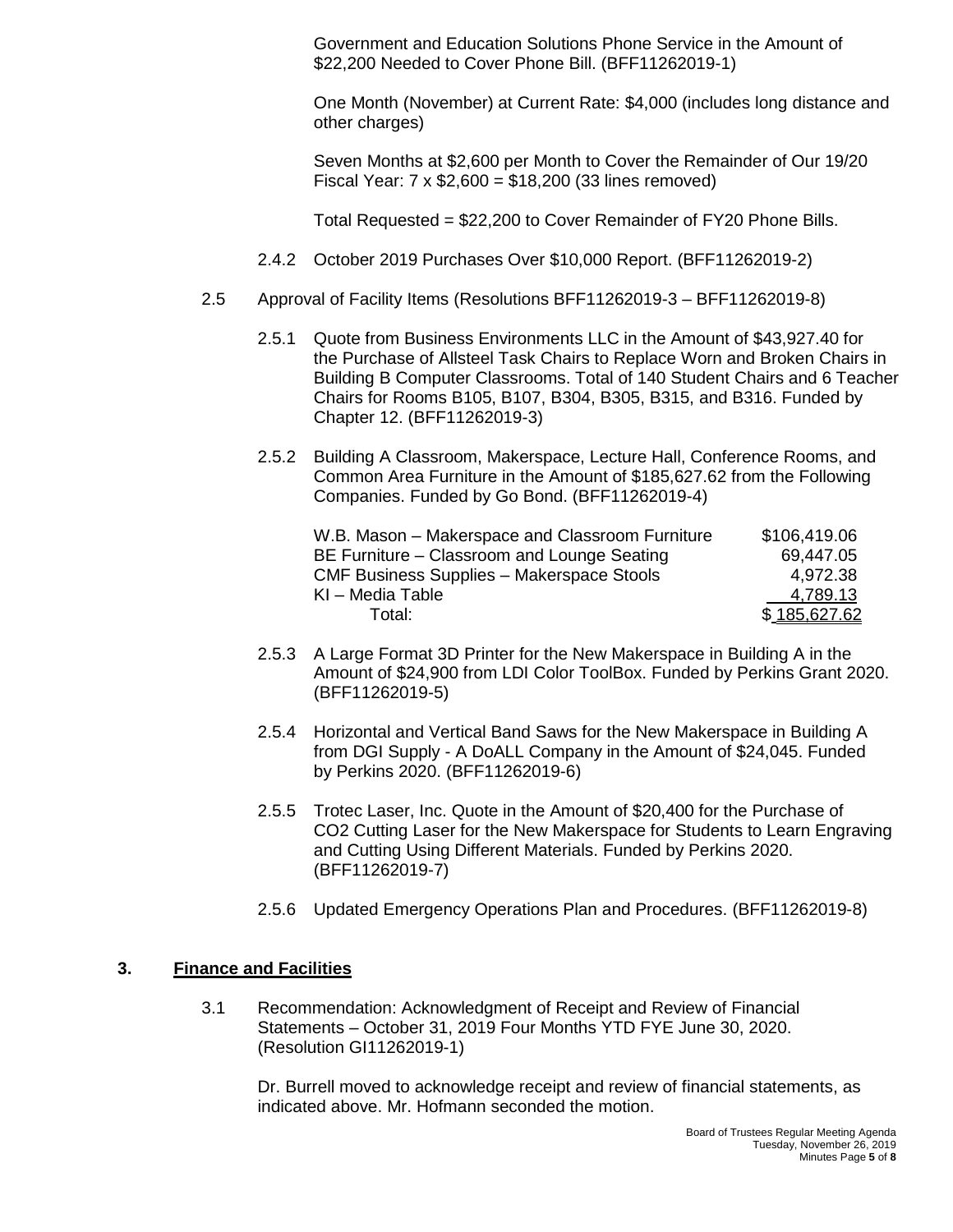Mr. Gandhi presented the financial reports, including: Credit Hours, Income Statement, Major Revenue Variances to Budget and LYR, Expenses, Major Expense Variances to Budget and LYR, Operating Statement, Balance Sheet – Assets, Major Asset Variances to LYR, Balance Sheet – Liabilities, Major Liabilities Variances to LYR, Three-Year Comparison, Head Count, and CAPEX Projects.

Roll call vote: Ms. Brown, Dr. Burrell, Dr. Crowley, Mrs. Fox, Mrs. Geraci, Mr. Hofmann, Dr. Lamonte, and Mr. Curcio voted yes. Motion carried unanimously.

3.2 Recommendation: Approval to Add Additional \$15,000 (up to \$30,000 total) for Academic Center Site Testing for Sor Testing Laboratories, Inc. (Resolution BFF11262019-9)

Mr. Hofmann moved to approve adding additional \$15,000 (up to \$20,000 total), for Academic Center site testing, as noted above. Dr. Crowley seconded the motion.

This is for additional environmental testing, covered by Go Bond funds.

Roll call vote: Ms. Brown, Dr. Burrell, Dr. Crowley, Mrs. Fox, Mrs. Geraci, Mr. Hofmann, Dr. Lamonte, and Mr. Curcio voted yes. Motion carried unanimously.

#### **4. Reports**

The following reports were received, reviewed and filed:

- 4.1 October 2019 Incident Log
- 4.2 Comments about Correspondence Report
- 4.3 Campus Life Report

#### **5. Presentations**

- 5.1 SGA Officers presented student government and club activities.
- 5.2 Degree UP Kathleen Carr, Assistant Director of Testing Services and Academic Outreach at SCCC; Dianna Morrison, Director Pathways 2 Prosperity/Degree UP; and Ria Esteves, Degree UP Coordinator, presented about the Degree UP program. A copy of the presentation is on file in the Office of the President.
- **6. Courtesy of the Floor on General Matters** (Public Session-5 Minutes per Speaker) No one spoke.

#### **7. Other Business**

#### **Discussion / Reports / Announcements:**

**ACTION/RC** 7.1 Football 2020 Program Development at SCCC (Resolution OBB11262019-1)

Mr. Homer-Associate Dean of Institutional Effectiveness and Marketing, Enrollment Management, and Distance Learning, Mr. Kuntz-Director of Athletics and Associate Dean of Student Services, and Mr. Poltersdorf-Director of Admissions presented to the Board of Trustees about a new football program at SCCC. The program is part of an enrollment initiative.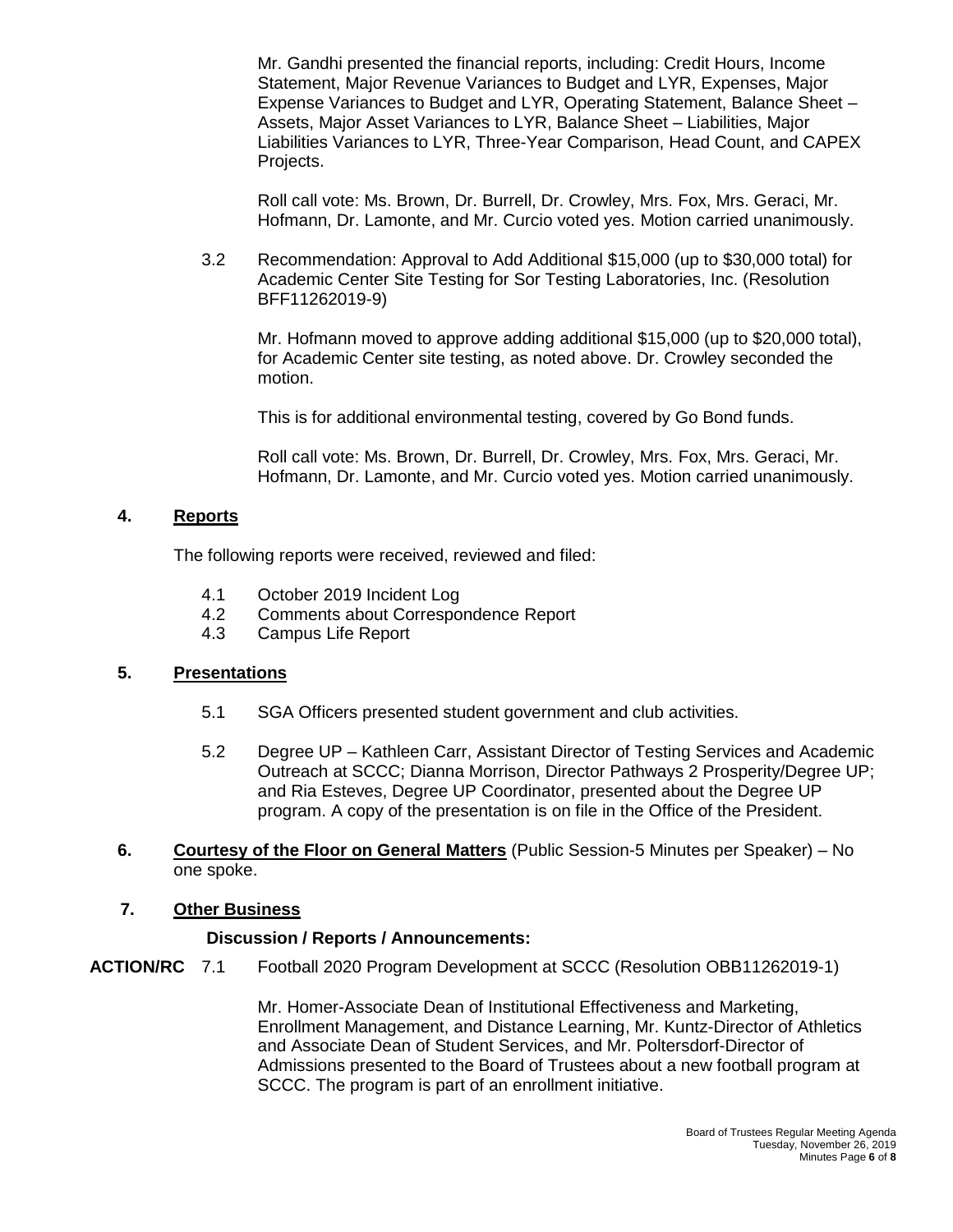Dr. Connolly noted that the research conducted is outstanding and thorough, and much work was done to create the program. He emphasized that this is a powerful enrollment initiative.

Dr. Burrell noted that there are a lot of small colleges that have closed, and that enrollment declines are national. He said it is very smart of SCCC to get ahead of this, agreeing that sports attract people, and that this is very positive for the college.

A copy of the presentation is on file in the office of the president.

Dr. Burrell moved to approve development of a 2020 football program at SCCC. Dr. Crowley seconded the motion.

Roll call vote: Ms. Brown, Dr. Burrell, Dr. Crowley, Mrs. Fox, Mrs. Geraci, Mr. Hofmann, Dr. Lamonte, and Mr. Curcio voted yes. Motion carried unanimously.

- 7.2 Trustee Activity Update None this month.
- 7.3 Alumni Trustee Report Mr. Kent reported that the student employment survey is "chugging along," and 37 replies have been received. They were hoping for 100, more qualitative replies.

Mr. Kent, along with Dr. Morgus, participated in a Skype call with ThorLabs. Discussion included relevance of cover letters (ThorLabs doesn't believe they remain as relevant as in the past), student preparation (i.e.-researching at least the "About Us" web pages), appearance of career or job jumping, poor response from college job board.

Mr. Kent noted that he tried to connect with UPS as well, however, it did not work out.

Mr. Curcio suggested that Mr. Homer create an informational piece for students, regarding job hunting tips.

- 7.4 President's Report The President's Report is on file in the Office of the President.
- 7.5 Chair's Comments

Mr. Curcio reiterated how all colleges are having enrollment challenges.

Mr. Curcio wished Dr. Burrell well, as he has been elected as Vernon's new Mayor.

Dr. Burrell said he wishes that he could serve Vernon as Mayor and stay on the SCCC Board, but NJ Statute states that he cannot. He said SCCC is an outstanding institution of higher education, what it does for students, and that SCCC is an asset to the quality of life in the county.

- 7.6 The Next Regular Meeting of the Board of Trustees Will Take Place Tuesday, January 28, 2020 at 5:00 p.m. in the Executive Board Room.
- **8. Executive Session** None